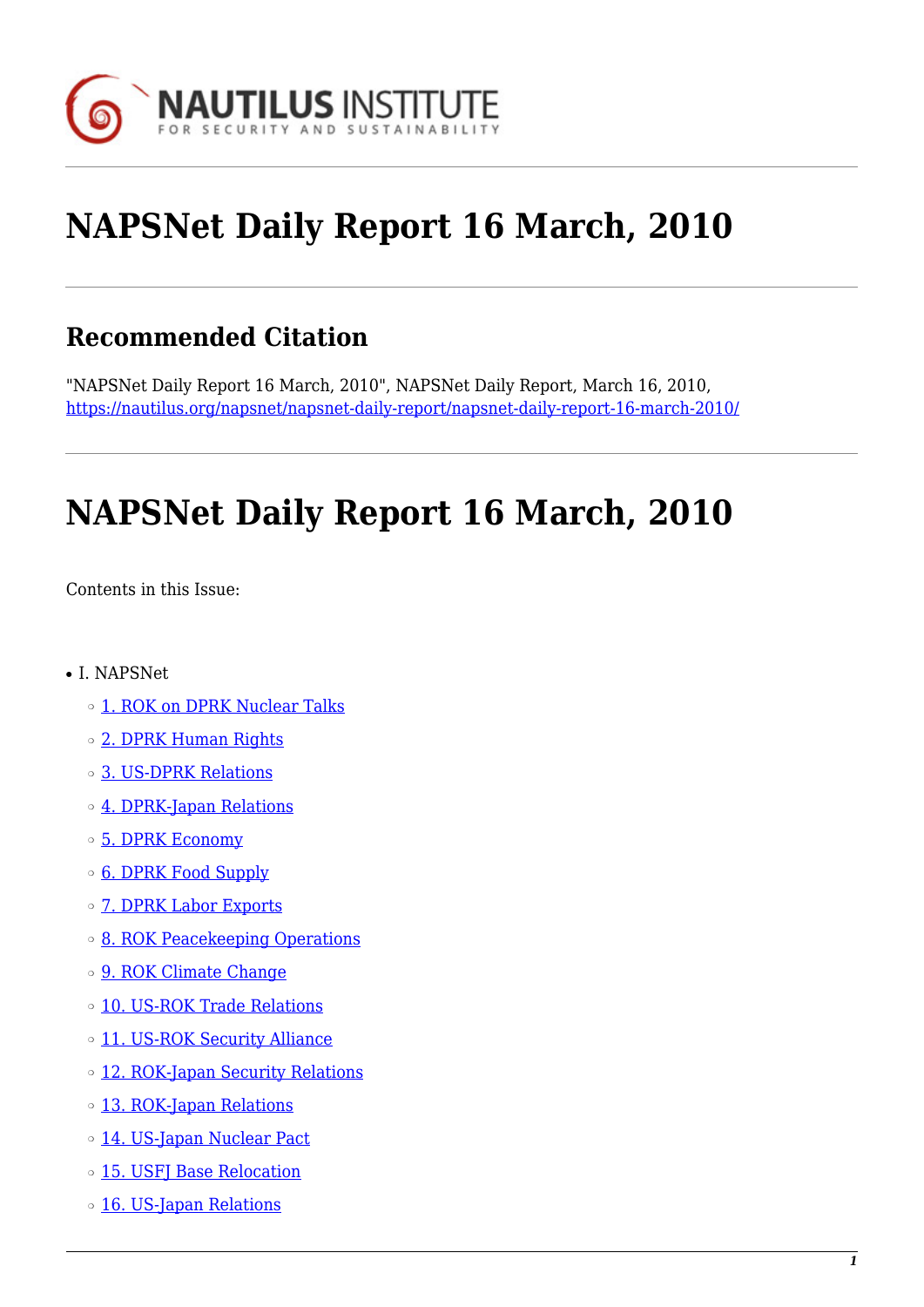o [17. Japan Politics](#page-5-2)

- o [18. Japan Climate Change](#page-6-0)
- o [19. Sino-US Relations](#page-6-1)
- ❍ [20. Cross Strait Relations](#page-6-2)
- ❍ [21. Sino-Russian Relations](#page-6-3)
- ❍ [22. PRC Social Welfare](#page-7-0)
- II. PRC Report
	- o [23. PRC on ASEAN](#page-7-1)
	- ❍ [24. PRC Environment](#page-7-2)

[Preceding NAPSNet Report](https://nautilus.org/mailing-lists/napsnet/dr/2010-2/napsnet-daily-report-15-march-2010/)

MARKTWO

# **I. NAPSNet**

# <span id="page-1-0"></span>**1. ROK on DPRK Nuclear Talks**

Yonhap News ("S. KOREA TO EXTEND MANDATE OF TASK FORCE ON N. KOREAN NUKE CRISIS", 2010/03/15) reported tha t the ROK's foreign ministry plans to extend the mandate of its provisional task force on the DPRK nuclear crisis by another year before seeking to turn it into a permanent organization, a ministry official said." The operating term of the Office of Korean Peninsula Peace and Security Affairs is slated to end on March 28," the official said. "To begin with, we plan to extend it until March next year." He added the ministry will push to turn the office into a standing body, citing the complex characteristics of the nuclear issue and the time and effort required to create strategies for peace.

<span id="page-1-1"></span>[\(return to top\)](#page-0-0) 

# **2. DPRK Human Rights**

<span id="page-1-2"></span>Xinhua News ("DPRK'S MEDIA REQUIRES U.S. TO STOP HATCHING HUMAN RIGHTS PLOTS AGAINST DPRK ", Pyongyang, 2010/03/15) reported that the official KCNA news agency of the DPRK released a comment, urging the US to stop hatching plots on the human rights problem against DPRK and solve their own problems about human rights first. The comment said that the US was using the meeting of the United Nations Human Rights Council now under way in Geneva as a platform for "hatching a politically motivated sinister plot" against the DPRK. "The U.S. is running the whole gamut of cynical ploys to gather together its followers in a bid to cook up an anti-DPRK resolution which calls for keeping the 'special rapporteur on human rights issue in north Korea' as he is, etc. at the meeting," KCNA said.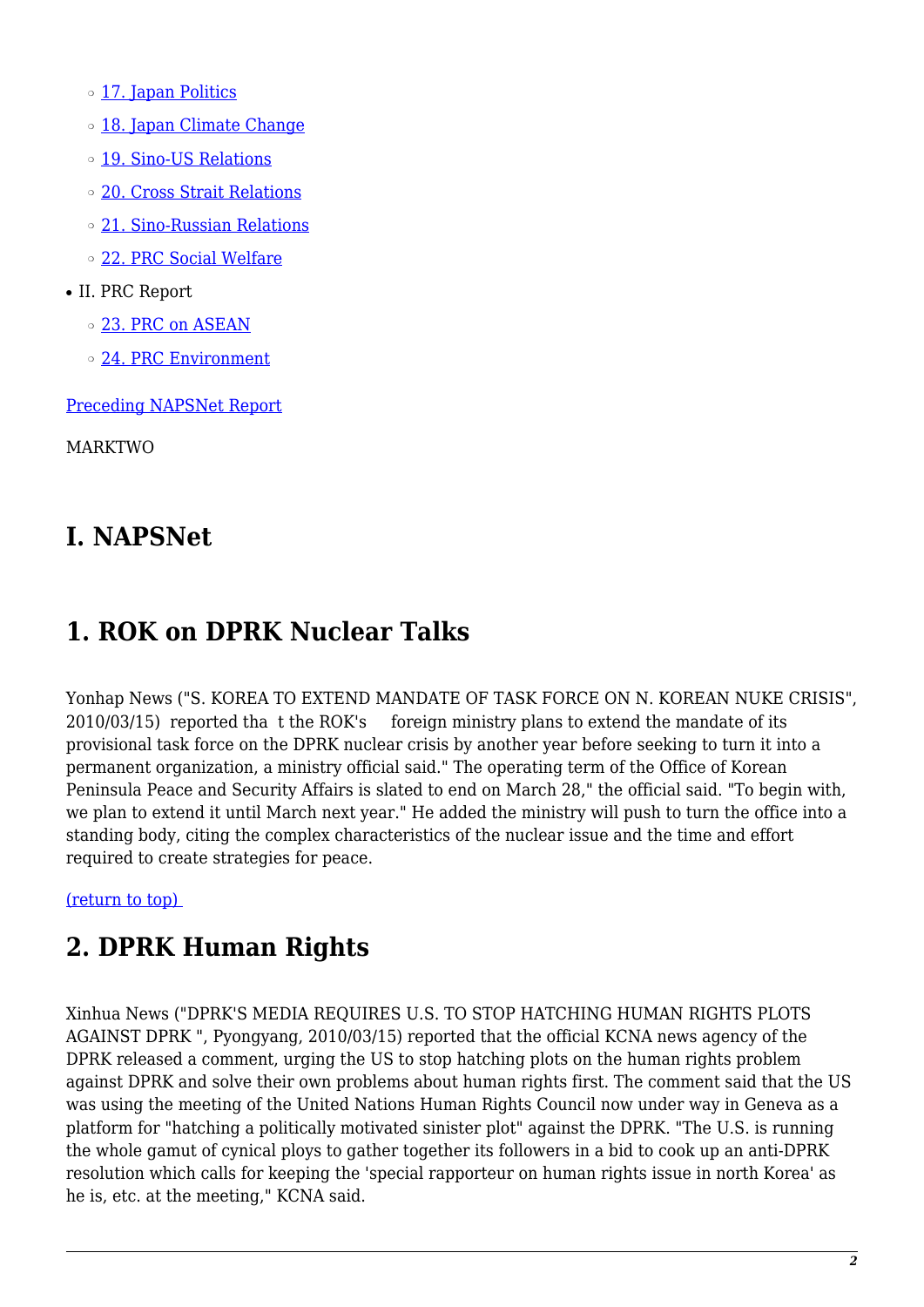# **3. US-DPRK Relations**

Reuters ("U.S. SAYS NORTH KOREA ALLOWS VISIT TO DETAINED CITIZEN", Washington, 2010/03/15) reported that the DPRK has allowed Swedish diplomats to visit a US citizen detained nearly two months ago after allegedly entering the country from the PRC, the US State Department said. "We can confirm that on March 14 the DPRK (Democratic Peoples' Republic of Korea ) granted the Swedish embassy, our protecting power, consular access to a detained U.S. citizen," said State Department spokesman P.J. Crowley. Crowley declined to provide any further information about the U.S. citizen.

<span id="page-2-0"></span>[\(return to top\)](#page-0-0) 

### **4. DPRK-Japan Relations**

Mainichi Shimbun ("ABDUCTION MINISTER BLASTS HATOYAMA FOR 'FRIENDLY' STANCE TOWARD N. KOREAN STUDENTS", 2010/03/15) reported that Hiroshi Nakai, minister of state for the abduction issue, criticized Prime Minister Yukio Hatoyama as "too good-natured" for suggesting a meeting with students of DPRK schools in Japan over whether to cover them under new high school tuition-free measures. "That guy (Hatoyama) is super easygoing and too good-natured," Nakai said. "The prime minister is giving the impression that he is running about in confusion, but he is not aware of it himself. That's the hardest part," said Nakai.

<span id="page-2-1"></span>[\(return to top\)](#page-0-0) 

### **5. DPRK Economy**

IFES NK Brief ("DPRK BAN ON YUAN KEEPS DRIVING EXCHANGE RATE HIGHER", 2010/03/13) reported that as the spring lean season approaches, the black market exchange rate for DPRK Won continues to grow, while the prices of rice and other necessities are increasing proportionately. The online magazine Daily NK reported, "In the North Pyongan Province area of Sinuiju, a kilogram of rice, which cost 400 Won at the end of last month, cost 800 Won on the 2nd, and 1000 Won on the 3rd. It is being said that the in the end, the price of rice will rise to pre-reform prices (of 2,500 Won per Kg)." The shortwave radio broadcaster Open Radio for North Korea reported similarly, stating, "North Korea's rice prices, which were around 400 Won per kilogram at the end of February, shot up to 1000 Won on the 3rd of this month."

<span id="page-2-2"></span>[\(return to top\)](#page-0-0) 

# **6. DPRK Food Supply**

Yonhap News ("N. KOREA'S FOOD IMPORTS FROM CHINA MORE THAN TRIPLE IN JANUARY: EXPERT", 2010/03/15) reported that the DPRK's food imports from the PRC more than tripled in January from a year earlier, an indication the impoverished nation is bracing for serious food shortages, an agricultural expert said. The DPRK brought in 13,834 tons of grain from the neighboring ally in January, a 3.6-fold increase from 3,869 tons in January last year, said Kwon Tae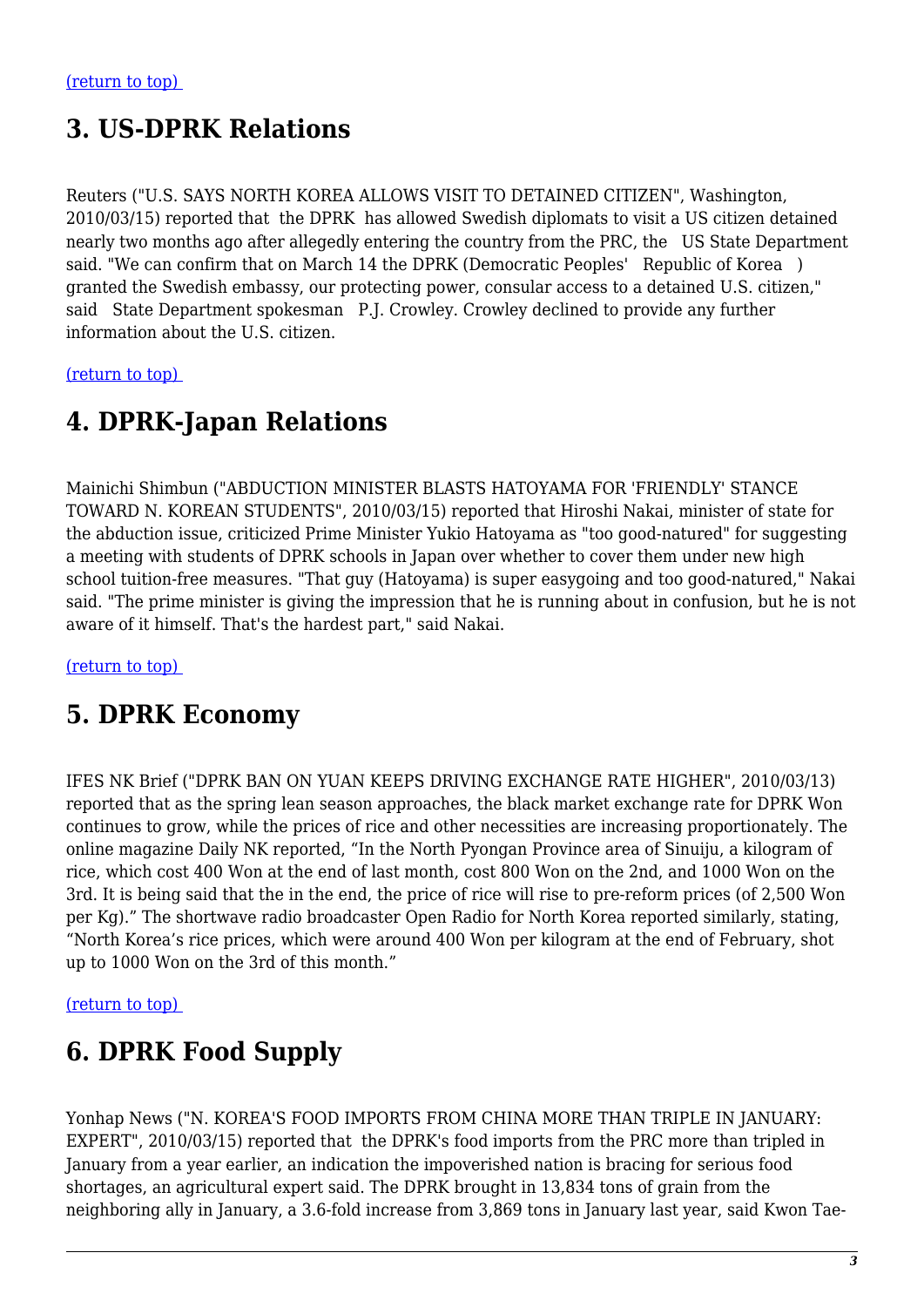jin, a senior researcher on the DPRK's agricultural sector at the ROK's Korea Rural Economic Institute in a posting on his blog.

<span id="page-3-0"></span>[\(return to top\)](#page-0-0) 

# **7. DPRK Labor Exports**

Yonhap ("S. KOREA TRYING TO CONFIRM N. KOREANS IN S. AFRICA FOR WORLD CUP PREPARATIONS", Seoul, 2010/03/16) reported that the ROK is trying to confirm its intelligence that DPRK workers are in South Africa to help put the final touches on World Cup stadiums there, after organizers in Johannesburg denied such involvement, an official here said Tuesday. "We're trying to confirm what the facts are," the official said, speaking on condition of anonymity. "But until we come up with a final confirmation, our intelligence stands."

<span id="page-3-1"></span>[\(return to top\)](#page-0-0) 

## **8. ROK Peacekeeping Operations**

KBS News ("GOV'T TO CREATE UNIT OF TROOPS FOR OVERSEAS DISPATCH ", 2010/03/15) reported that Defense Minister Kim Tae-young says the government will create a 1,000-strong unit of troops for overseas dispatch by July first. Kim told KTV that the nation needs such a unit in order to be capable of responding within one month to any possible U.N. request for troops. Kim added that the government will spend 16-and-a-half trillion won by 2012 to improve army barracks and will increase pay for Air Force pilots to 85 percent of wages paid to commercial airline pilots in order to prevent pilot outflow.

<span id="page-3-2"></span>[\(return to top\)](#page-0-0) 

# **9. ROK Climate Change**

Korea Herald ("SEOUL TO INTRODUCE GREEN CARS THIS YEAR", Seoul, 2010/03/13) reported that Seoul City plans to introduce 35 low-speed electric vehicles in fire stations and public parks this year as part of its campaign to reduce greenhouse gas emissions. The cars can run up to 60 kilometers per hour and use a lithium polymer battery or a lead-acid battery. They will be used for safety checks, patrolling and parking management, officials said.

#### <span id="page-3-3"></span>[\(return to top\)](#page-0-0)

# **10. US-ROK Trade Relations**

Yonhap News ("OBAMA NOT LIKELY TO MOVE FOR KOREA FTA'S RATIFICATION THIS YEAR: SCHOLAR", 2010/03/15) reported that the Obama administration will not likely move for ratification of the pending free trade deal with the ROK this year due to other more pressing issues, a scholar said. The question is "where it will rank in priority compared to health care, climate change, education reform and stimulus packages," said Michael Green, senior adviser and Japan chair at the Center for Strategic and International Studies, at a forum here. "I think probably the conventional wisdom in town is that the administration is not going to try to do much, frankly, on the legislative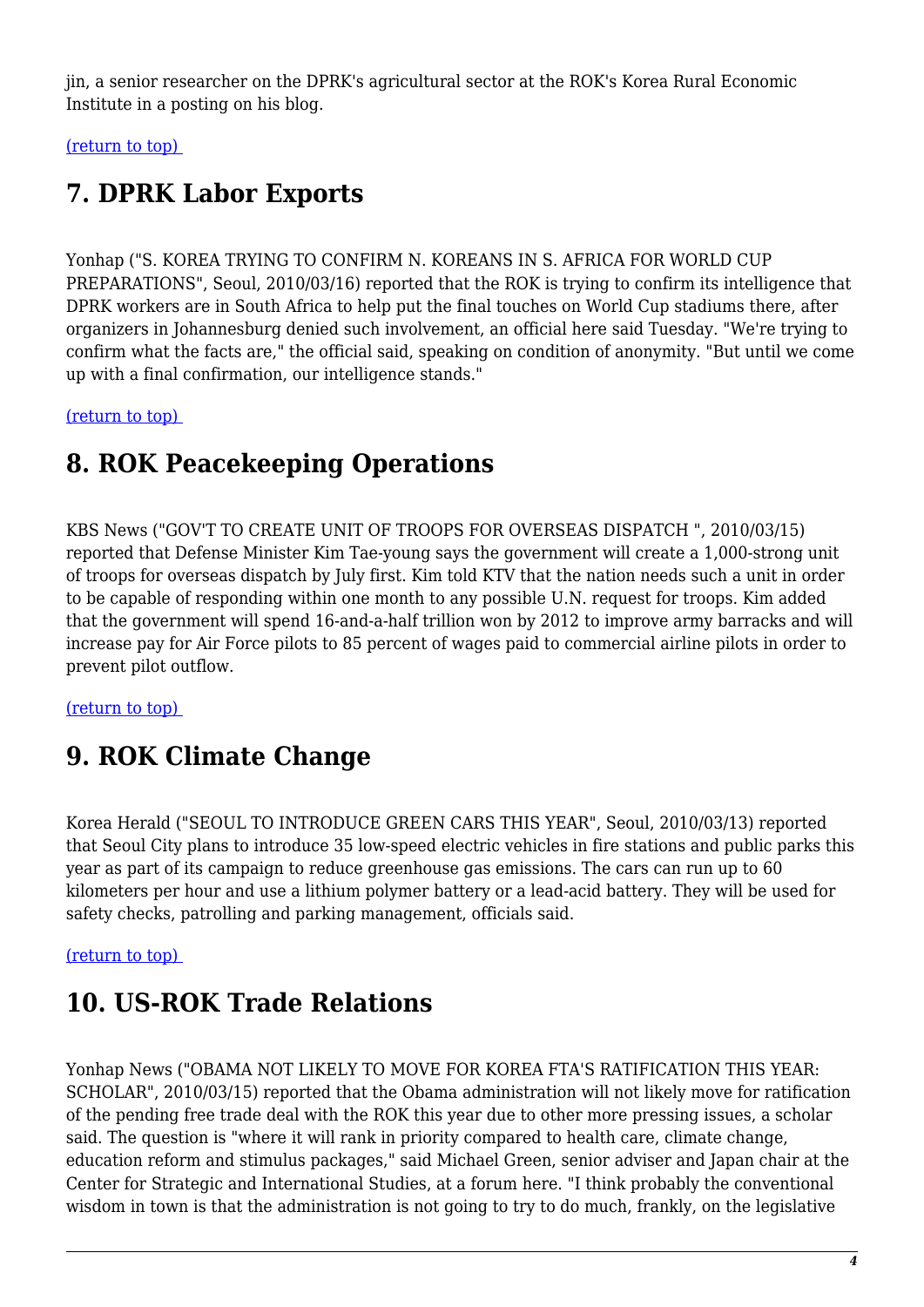side, before the midterm elections."

#### <span id="page-4-0"></span>[\(return to top\)](#page-0-0)

### **11. US-ROK Security Alliance**

Donga-Ilbo ("THINK TANK GAUGING OPINIONS ON COMMAND TRANSFER DELAY", 2010/03/15) reported that the US has hired a leading American think tank to gauge public opinion in the ROK on the proposed delay of Washington's wartime operational control to Seoul, a Korean government official said. The official said Abraham M. Denmark, a senior researcher at the Center for a New American Security, visited Seoul last month to listen to officials from the Korean presidential office and Defense Ministry, lawmakers, reserve generals and private security experts. "I understand that the center's survey was conducted on behalf of the U.S. State Department," the official said.

<span id="page-4-1"></span>[\(return to top\)](#page-0-0) 

## **12. ROK-Japan Security Relations**

KBS News ("S.KOREA, JAPAN AGREE ON SECURITY COOPERATION AHEAD OF SUMMIT WRITE", 2010/03/15) reported that the police chiefs of the ROK and Japan have signed an agreement on bilateral cooperation and information exchanges ahead of large-scale international summits in the two countries. The ROK's National Police Agency chief Kang Hee-rak met with his Japanese counterpart Takaharu Ando in Seoul on Monday. The two sides agreed to establish a bilateral hotline to share information on potential terrorists and violent protesters, who may try to disturb the summit events. The two police chiefs also agreed to hold a regular working-level meeting to cope with telephone scams and organized crimes.

<span id="page-4-2"></span>[\(return to top\)](#page-0-0) 

### **13. ROK-Japan Relations**

Yonhap (Lee Chi-dong, "S. KOREA, JAPAN IN TUG-OF-WAR OVER PRESIDENTIAL TRIP REQUEST", Seoul, 2010/03/16) reported that the Japanese administration of Yukio Hatoyama has invited Lee President Lee Myung-bak to visit Japan in April. But Lee wants a meaningful gesture from Japan compatible with a 1995 statement by then Prime Minister Tomiichi Murayama offering an apology for Japan's wartime atrocities, according to ROK officials Tuesday. "We should consider the weight of this year, the centennial of Japan's colonization of Korea," a senior official at the presidential office, Cheong Wa Dae, said on the condition of anonymity. Lee, hoping to use this year to open a new chapter in Seoul's ties with Tokyo, would not waste his Japan trip "card" without guarantees for a symbolic and political step toward future-oriented relations between the two sides, added the official.

<span id="page-4-3"></span>[\(return to top\)](#page-0-0) 

# **14. US-Japan Nuclear Pact**

Kyodo News ("MINISTRY TO SET UP PANEL ON DISCLOSURE OF DIPLOMATIC DOCUMENTS",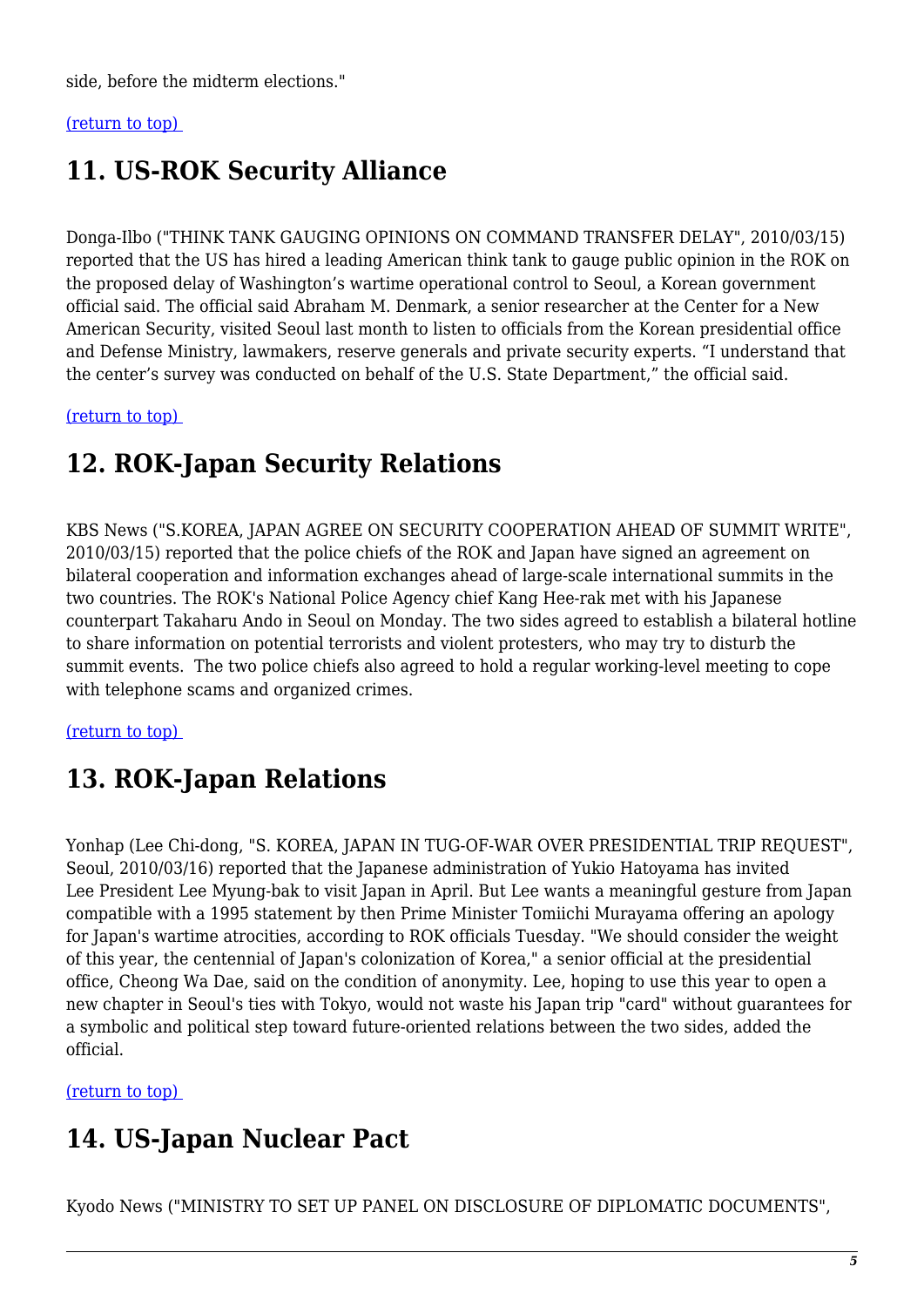2010/03/15) reported that Foreign Minister Katsuya Okada plans to set up an ad hoc committee of experts in his ministry to promote the disclosure of diplomatic documents in the wake of a probe into Japan-US secret pacts, sources familiar with the matter said. The creation of the committee will be decided at the first meeting this week of a task force headed by Okada to better preserve ministry documents and declassify diplomatic records, the sources said. The move to create the committee is aimed at demonstrating an "open Foreign Ministry" through thorough disclosure of diplomatic documents unhampered by bureaucratic interference.

<span id="page-5-0"></span>[\(return to top\)](#page-0-0) 

# **15. USFJ Base Relocation**

Kyodo News ("HIRANO SAYS HE IS CONSIDERING AREA OFF URUMA FOR FUTENMA RELOCATION", 2010/03/15) reported that Chief Cabinet Secretary Hirofumi Hirano has said he is considering relocating the US Marine Corps' Futenma Air Station in Ginowan, Okinawa Prefecture, to an area to be reclaimed off a US Navy facility at White Beach in Uruma in the prefecture, a lawmaker said. It is the first time that Hirano has clearly mentioned a new relocation plan, though several Japanese-U.S. sources said earlier this month that Tokyo had begun mulling the location as an alternative to an existing plan crafted by Japan and the United States.

#### <span id="page-5-1"></span>[\(return to top\)](#page-0-0)

# **16. US-Japan Relations**

Kyodo ("CAMPBELL CANCELS TRIP TO JAPAN AS BASE RELOCATION ON THE ROCKS", Washington, 2010/03/15) reported that the U.S. government said Monday that Assistant Secretary of State Kurt Campbell has cancelled his planned visit to Japan on Wednesday during his ongoing Asian trip. Campbell's trip to Japan will be rescheduled in the future, Assistant Secretary of State for Public Affairs Philip Crowley told a press briefing. A senior State Department official said that Campbell also cancelled his second visit to Thailand following his first one last week, due apparently to unrest in the country. A fresh travel schedule left him with little time for meetings with government officials in stopover in Japan en route to Washington, the official added. Another U.S. official said there were no political implications to the cancellation. But such an explanation fueled speculation that the U.S. government wants to avoid high-level talks with the Japanese side at this time, as canceling his visit to Thailand potentially leaves Campbell more time to spend in Tokyo for talks with Japanese officials, observers said.

#### <span id="page-5-2"></span>[\(return to top\)](#page-0-0)

# **17. Japan Politics**

Bloomberg News ("HATOYAMA'S BROTHER QUITS JAPAN'S OPPOSITION PARTY ", 2010/03/15) reported that Japanese Prime Minister Yukio Hatoyama's younger brother left the opposition Liberal Democratic Party, the latest sign of disarray in the party that until September governed for half a century. Former Internal Affairs Minister Kunio Hatoyama submitted a letter of resignation today, his office said. Yesterday he said he will form a new party and hopes to enlist former Welfare Minister Yoichi Masuzoe and ex-Finance Minister Kaoru Yosano , who have criticized LDP head Sadakazu Tanigaki for a lack of leadership. "I've made up my mind to leave the LDP," Hatoyama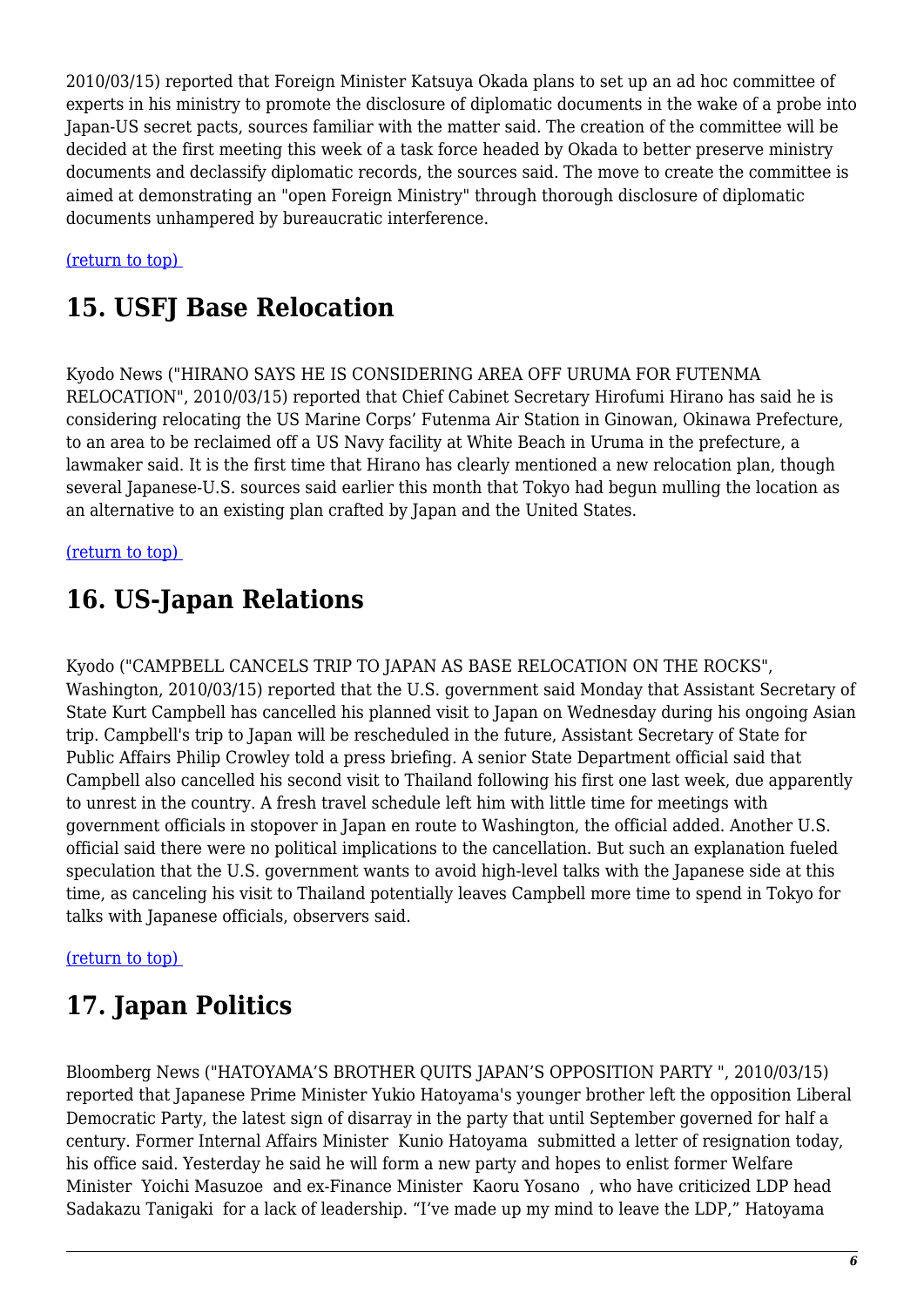said yesterday on Fuji Television. "Of course, I would like Yosano and Masuzoe to be with me."

#### <span id="page-6-0"></span>[\(return to top\)](#page-0-0)

# **18. Japan Climate Change**

Bloomberg News ("JAPAN'S CABINET ENDORSES CAP-AND-TRADE CLIMATE BILL", 2010/03/15) reported that Japan's Cabinet has endorsed a climate-protection draft law today that would cap industrial emissions and thrust the second-biggest economy into the \$125 billion market for trading carbon credits. Some polluters will be subject to a flat ceiling on emissions while others may face a limit per unit of production, according to a copy of the bill , distributed to reporters by the Environment Ministry today. The draft leaves open which industries will be affected.

<span id="page-6-1"></span>[\(return to top\)](#page-0-0) 

## **19. Sino-US Relations**

The Associated Press ("US LAWMAKERS ATTACK CHINA AHEAD OF NOV. ELECTIONS", 2010/03/15) reported that after a lull last year, U.S. politicians jockeying ahead of November elections have stepped up attacks on the PRC as a way to win support from voters worried that the country is taking American jobs. Lawmakers want tough action against what manufacturers say is a PRC currency policy that hurts millions of American workers by making PRC products cheaper and US products more expensive. In the latest example of seeking a more forceful approach, four senators on Monday sent President Barak Obama a letter urging him against giving Beijing special treatment in Iran sanctions legislation that the House and Senate are now putting together.

<span id="page-6-2"></span>[\(return to top\)](#page-0-0) 

# **20. Cross Strait Relations**

Agence France-Presse ("TAIWAN SAYS IT WON'T LOAN HALF OF FAMOUS PAINTING TO CHINA", 2010/03/15) reported that Taiwan's national museum said it would not lend its half of a famous ancient painting to the PRC for an exhibition because it feared it would not be returned. The announcement came a day after PRC Premier Wen Jiabao said he hoped one day to visit Taiwan. Wen had also voiced hope of "piecing together" parts of the 14th century Yuan Dynasty painting now separately held by the two sides. But Chou Kung-shin, director of the National Palace Museum in Taipei, told parliament: "At this moment loaning the painting 'Dwelling in the Fu-ch'un Mountains' to the mainland for an exhibition is impossible due to the lack of an agreement that can ensure it will not be retained by the mainland."

<span id="page-6-3"></span>[\(return to top\)](#page-0-0) 

### **21. Sino-Russian Relations**

Xinhua News ("CHINA, RUSSIA PLEDGE JOINT EFFORTS TO FIGHT DRUG TRAFFICKING", 2010/03/15) reported that the PRC and Russia agreed Friday to strengthen cooperation in combatting drug trafficking in order to protect people in both countries and safeguard social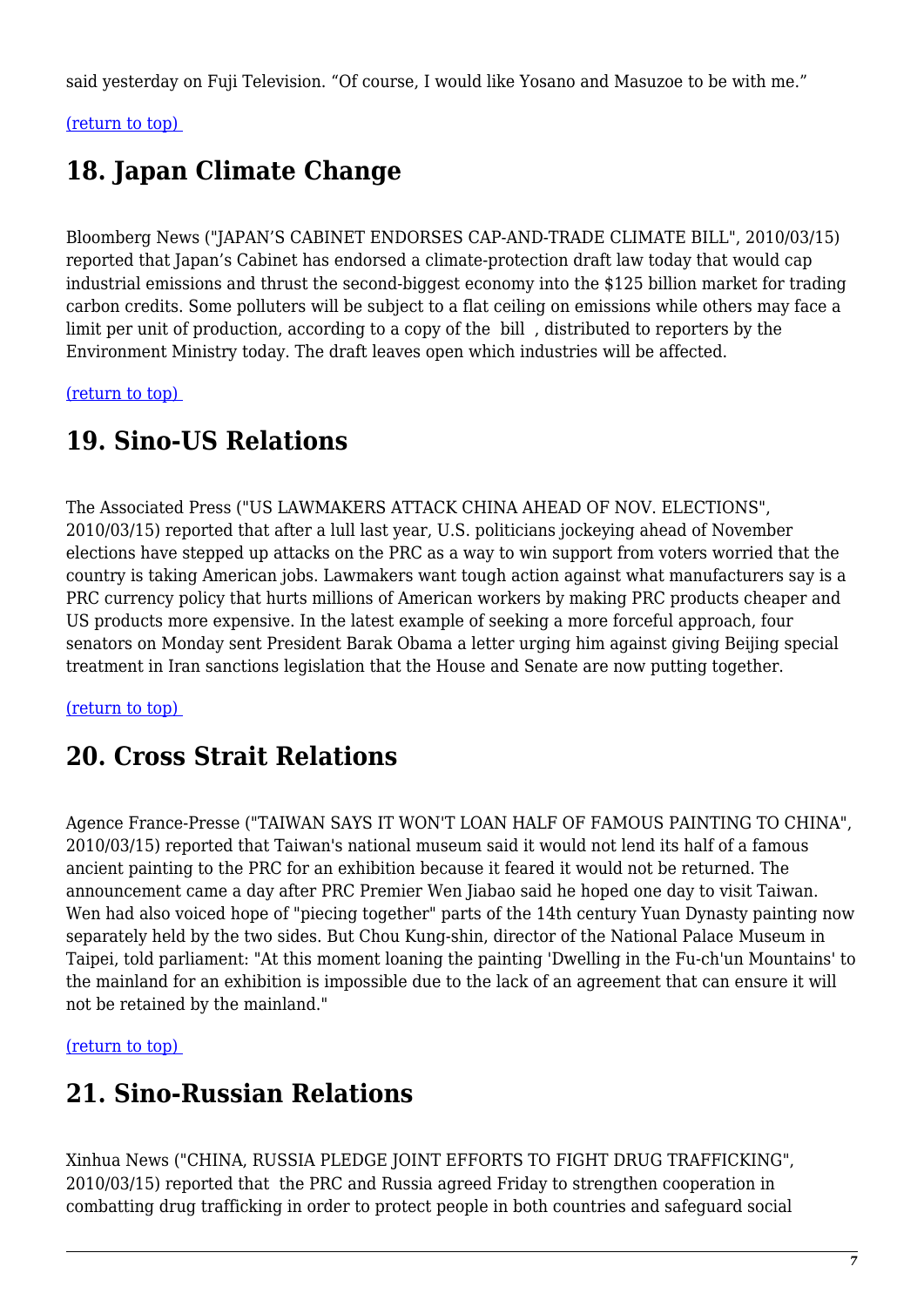stability. The agreement was reached during a meeting between Viktor Ivanov, head of Russia's drug control agency, and PRC Ambassador to Russia Li Hui. Ivanov and Li agreed drugs were a common threat faced by the international community and cooperation in fighting trafficking was part of the Sino-Russian strategic partnership of cooperation.

<span id="page-7-0"></span>[\(return to top\)](#page-0-0) 

# **22. PRC Social Welfare**

The Guardian ("MILLIONS OF CHINESE RURAL MIGRANTS DENIED EDUCATION FOR THEIR CHILDREN", 2010/03/15) reported that PRC children are entitled to a state education, but not all of them get one. And the tens of millions born to migrant workers are among the most vulnerable, owing to a registration system that divides the country's citizens into rural and urban dwellers, and dictates their rights accordingly. State schools receive no funding for migrant pupils, so often claim to be full. Others charge illicit "donations" of as much as 6,000 yuan (£590) a term, said Zhang Zhiquan, from the Friends of Migrant Workers group. Many families do not qualify anyway, because they lack the right documents. Scrap collectors and street vendors have no employment contracts.

[\(return to top\)](#page-0-0) 

#### **II. PRC Report**

# <span id="page-7-1"></span>**23. PRC on ASEAN**

China News Net ("CONFERENCE SYSTEM OF CHINA – ASEAN COOPERATIVE INDUSTRY ESTABLISHED", 2010/03/15) reported that Conference System of China – ASEAN Cooperative Industry was formally established Thursday in Beijing. Regular meeting will be held for the exchange of experience of the two sides. China's 18 industrial associations become the first members.

<span id="page-7-2"></span>[\(return to top\)](#page-0-0) 

### **24. PRC Environment**

Xinhua News ("OVER 3 MILLION PEOPLE FACE WATER SHORTAGE IN SOUTHWEST CHINA PROVINCE", 2010/03/15) reported that a total of 3.48 million people faced drinking water shortage as of Thursday in southwest China's Guizhou Province, according to the Flood Control and Drought Relief Headquarters of Guizhou. The drought had affected 8.96 million ares of crops, including 2.97 million ares in serious damage and 5.21 million slightly damaged as of Thursday.

#### [\(return to top\)](#page-0-0)

View this online at: https://nautilus.org/napsnet/napsnet-daily-report/napsnet-daily-report-16-